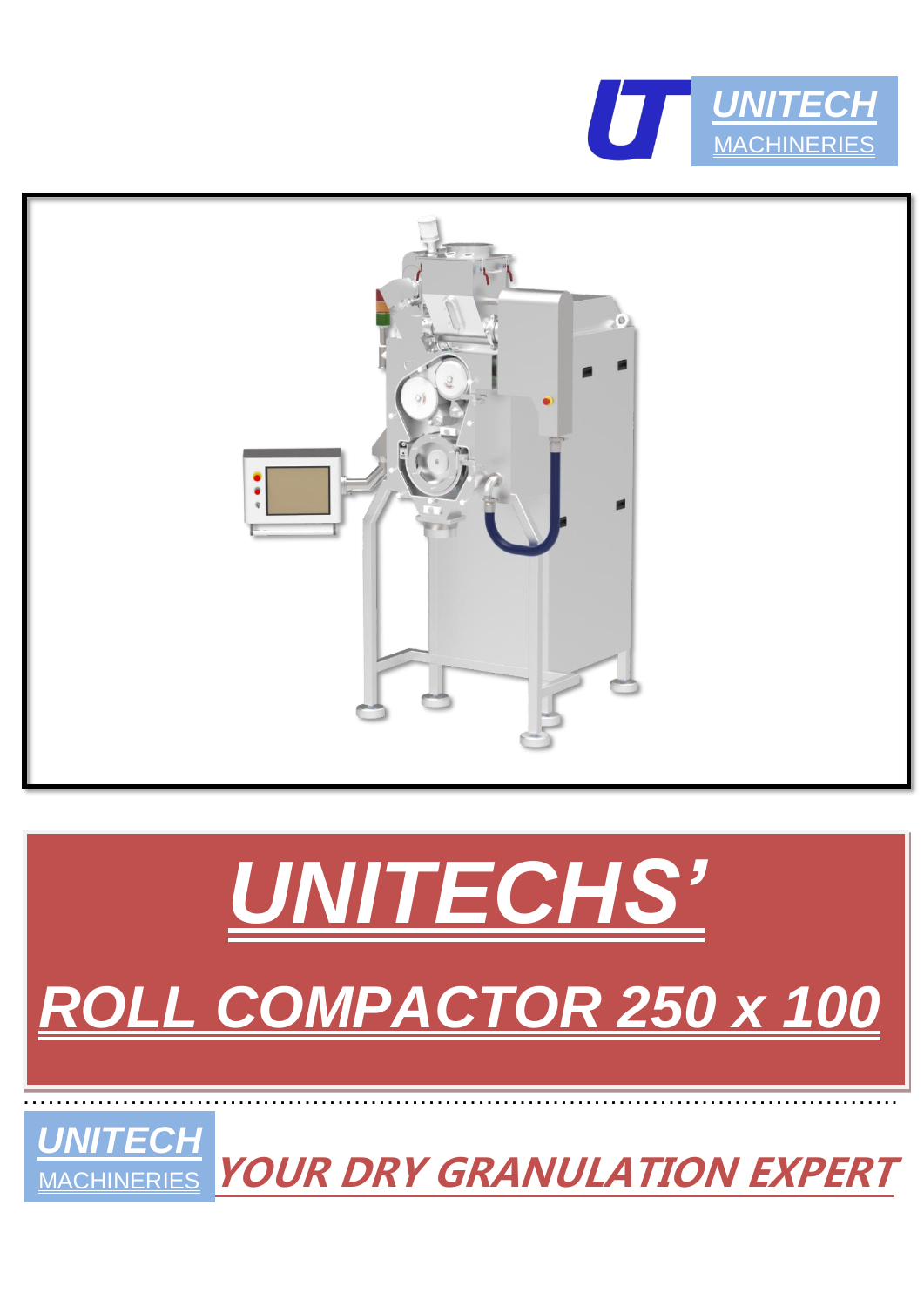

### • **TECHNOLOGICAL BENEFITS**

- o Sophisticated real world calibration & protocols
- o Qualified force and gap measurement.
- o Constant ribbon density.
- o Different roller surface.
- o Perfect gap seal system
- o Easy scale-up to production.
- o Press roll cooling.

## ➢**UTILITY**

- o **Electrical Power 415 VAC, 50 Hz, 3 Phase+N+E**
- o **Power consumption 25 Kw**
- o **Charging height :- 2750mm**
- o **Discharging height : 1148mm**
- o **Dimension :- 2400 L x 2200 W x 2940 H**
- o **Compressed air 6 bar pressure PU8**
- o **Chilled water 4 LPM @2 bar pressure.**